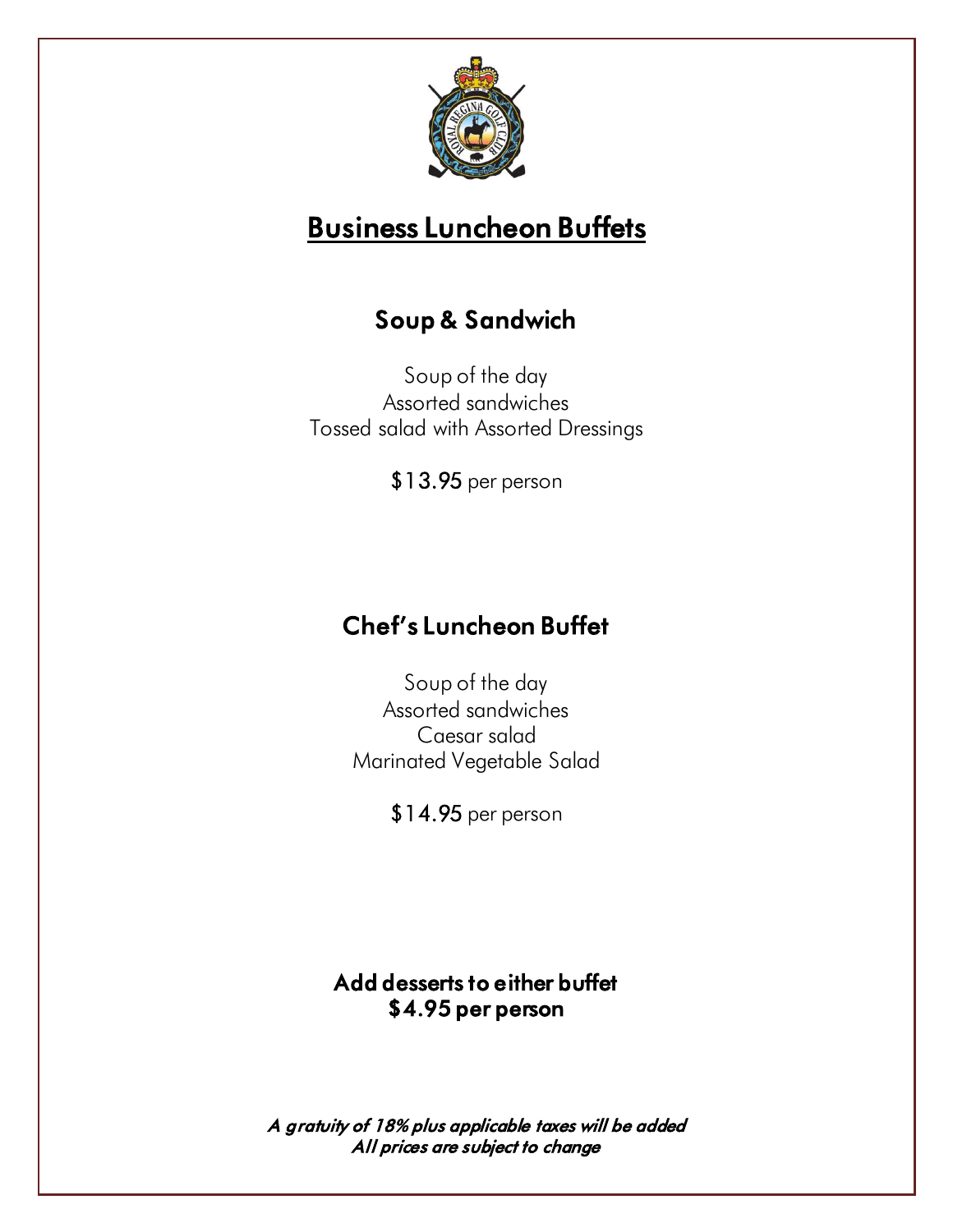

## **Hot Luncheon Buffets**

(Minimum 40 Guests)

### Grilled Chicken

Chicken Breast with creamy leek sauce Rice pilaf Penne Marinara Vegetable medley (This buffet includes freshly baked buns, caesar salad, mixed vegetable salad, tossed salad with assorted dressings, desserts columbian coffee & premium teas) \$22.95 per person

## 5 Spice Chicken

5 spice chicken Spring rolls Rice Pilaf Chinese mixed vegetables (This buffet includes an Asian noodle salad, assorted desserts, Columbian coffee & premium teas) \$23.95 per person

### Honey Baked Ham

Honey baked ham Scalloped potatoes Buttered corn Perogies (This buffet includes freshly baked buns, caesar salad, mixed vegetable salad, tossed salad with assorted dressings, desserts columbian coffee & premium teas) \$23.95 per person

## Pasta Buffet

Creamy chicken mushroom linguine Baked lasagna Penne marinara Grilled garlic toast (This buffet includes freshly baked buns, caesar salad, mixed vegetable salad, tossed salad with assorted dressings, desserts columbian coffee & premium teas) \$24.95 per person

### **Roast Beef Au** Jus

Roast beef au jus Yorkshire pudding Baby roasted potatoes Sugar glazed baby carrots (This buffet includes freshly baked buns, caesar salad, mixed vegetable salad, tossed salad with assorted dressings, desserts columbian coffee & premium teas) \$25.95 per person

> A gratuity of 18% plus applicable taxes will be added All prices are subject to change